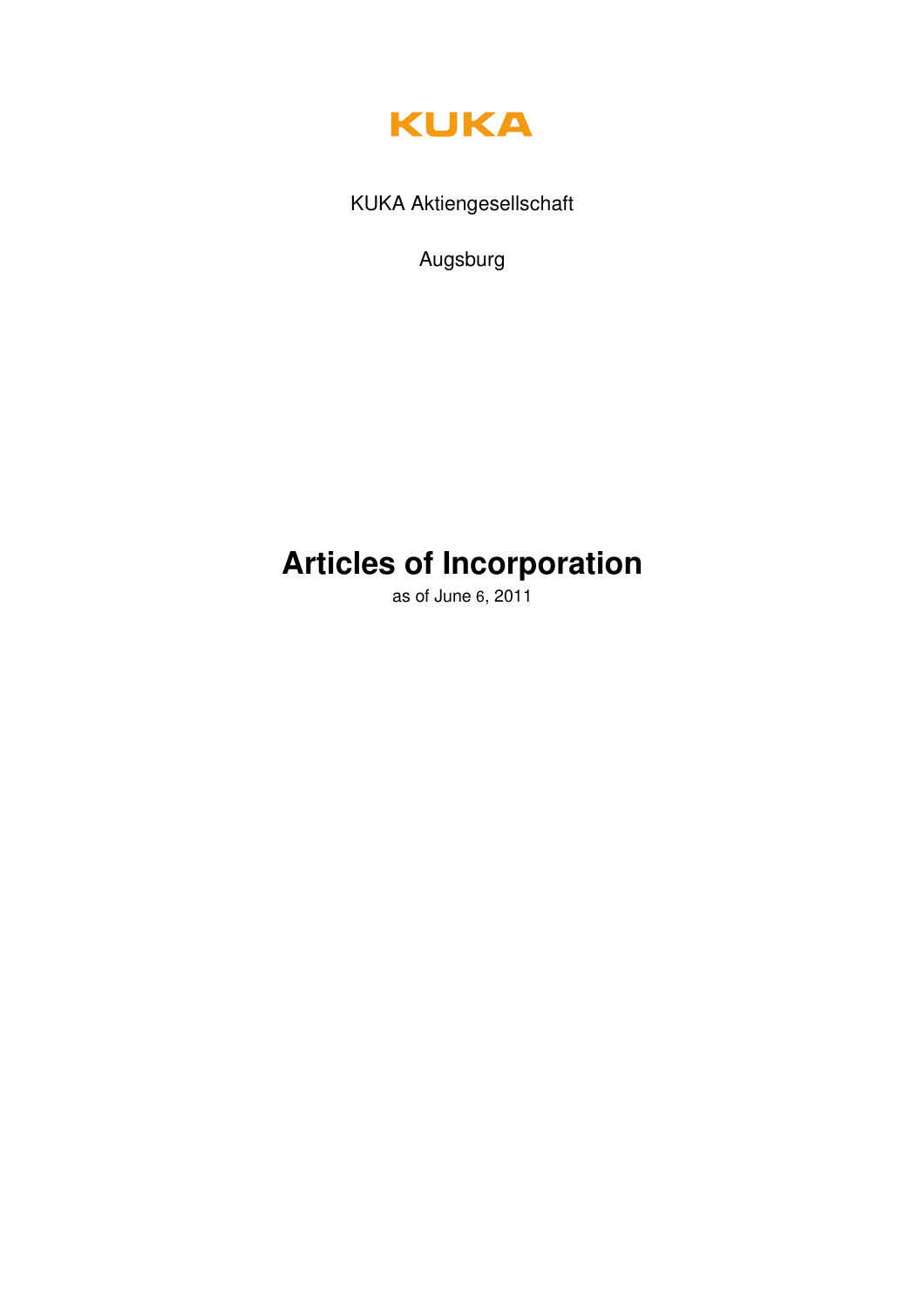## A. GENERAL PROVISIONS

#### ARTICLE 1 - COMPANY NAME, REGISTERED OFFICE AND TERM OF INCORPORATION

- (1) The stock corporation has the company name **KUKA Aktiengesellschaft** and its corporate seat is situated in Augsburg.
- (2) The term of incorporation is not limited to a certain period of time.

#### ARTICLE 2 - CORPORATE PURPOSE OF THE COMPANY

- (1) The company manages a group of companies in Germany and abroad, which primarily conduct business as follows:
	- Development, design, manufacture, sales and maintenance of industrial robots and robot-based products and applications, as well as other handling systems and trade in products in the aforementioned fields,
	- Development, planning, design, manufacture, construction, sales, operation and maintenance of systems, including industrial systems, machinery and tools used in assembly and manufacturing, as well as trade in products in the aforementioned fields,
	- Provision of all types of services, in particular in the field of property and building administration, data processing, human resources and leasing for commercial enterprises.
- (2) The company itself may also become active in the business fields described in paragraph 1. It is entitled to participate in all businesses and take any steps necessary in connection with the purpose of the company or that it deems beneficial; in this respect it is also authorized to found, purchase or acquire an interest in additional companies. The purpose of the company is further to acquire the necessary fixed assets and equipment to manufacture and sell and trade in the items described in paragraph 1. The company can integrate companies in which it holds an interest under a common management or restrict itself to the administration of such companies.

### ARTICLE 3 - NOTIFICATIONS

All notifications of the company shall be published in the electronic Federal Gazette (elektronischer Bundesanzeiger).

# B. SUBSCRIBED CAPITAL AND SHARES

## ARTICLE 4 - SUBSCRIBED CAPITAL

The subscribed capital of the company amounts to  $\epsilon$  88,180,120.60 and is divided into 33,915,431 non-par value shares (shares). Global share certificates are permissible. The shareholders do not have a claim to have their shares embodied in certificates.

- (2) The shares are issued to the bearer.
- (3) In the case of the issuance of new shares, the commencement of the participation in profits may be determined in derogation of Section 60 para. 2 of the German Stock Corporation Act (Aktiengesetz - AktG).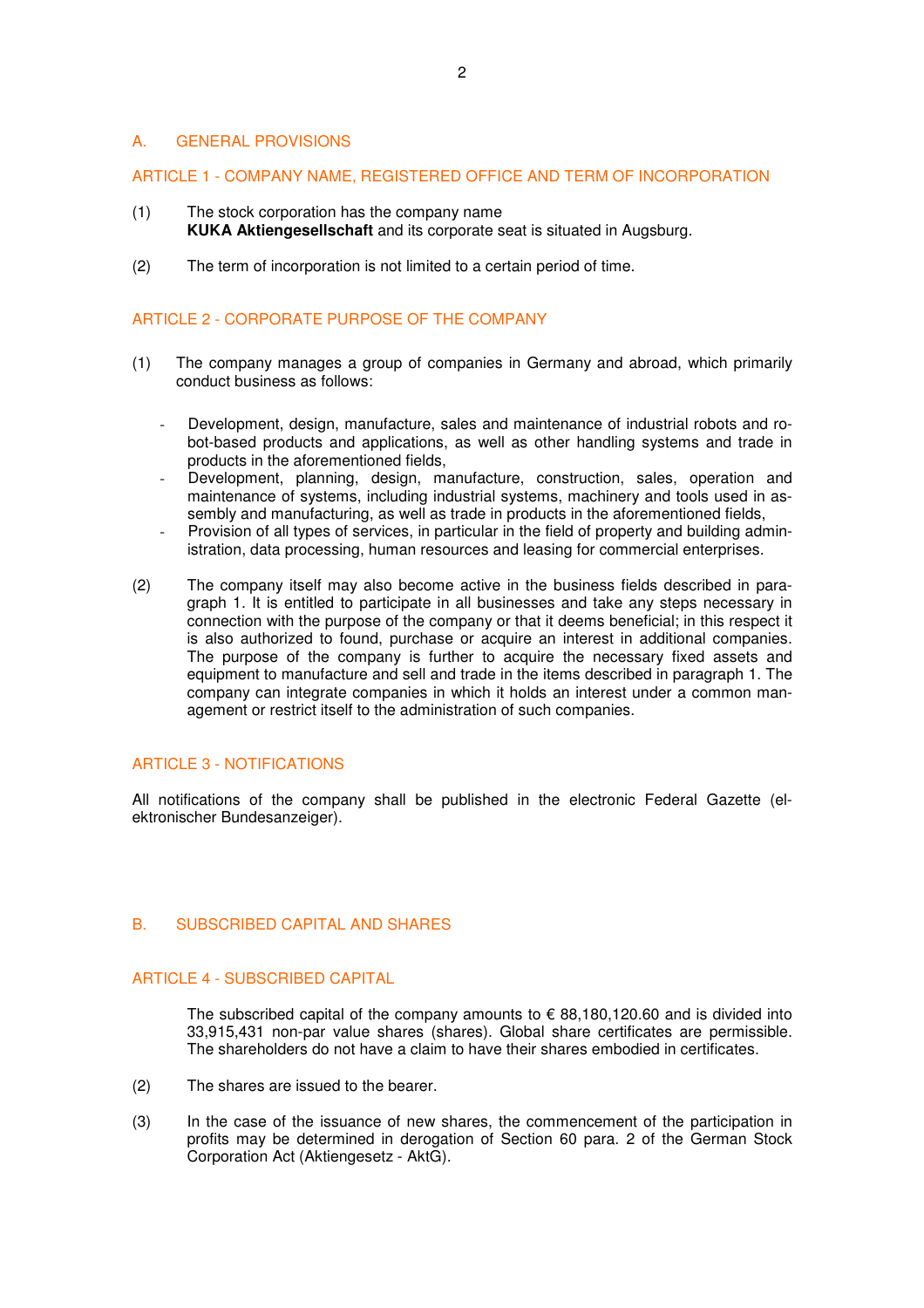- (4) The Executive Board, with the approval of the Supervisory Board, shall determine the form of the share certificates and of the dividend and renewal coupons.
- (5) Subject to approval by the Supervisory Board, the Executive Board is hereby authorized to increase the Company's share capital once or several times on or before 25 May 2016 by up to EUR 44,090,059.00 by issuing new shares (Authorized Capital 2011). In this respect, the shareholders shall be granted subscription rights. However, the Executive Board shall be authorized, subject to approval by the Supervisory Board, to exclude fractional amounts from shareholder subscription rights and to exclude shareholder subscription rights if a capital increase in exchange for contributions in kind takes place for the purpose of acquiring companies or parts of companies or interests in companies or other assets (including third-party claims against the Company). Subject to approval by the Supervisory Board, the Executive Board shall be further authorized to exclude shareholder subscription rights in the event of Authorized Capital 2011 being used once or several times in exchange for cash contributions in an amount not exceeding 10 per cent of the existing share capital at the time this authorization comes into effect and - if this value is lower - at the time this authorization is exercised, in order to issue the new shares at a price that is not significantly lower than the price of the Company's shares already quoted on the stock exchange at the time the new share issue price is finalized. Shares sold as a result of, and during the term of, the authorization granted at the Annual General Meeting of 29 April 2010 in accordance with section 71, paragraph 1, no. 8, sentence 5 AktG in conjunction with section 186, paragraph 3, sentence 4 AktG shall count towards the aforementioned 10% threshold. Furthermore, this 10% threshold shall also include shares issued for the purpose of servicing warrant or convertible bonds, participation rights or participating bonds or a combination of these instruments, provided that these instruments were issued as a result of, and during the term of, the authorization granted at the Annual General Meeting of 29 April 2010 in accordance with the appropriate application of section 186, paragraph 3, sentence 4 AktG.

 With respect to above mentioned authorization, the Executive Board, subject to the approval of the Supervisory Board, shall only be authorized to exclude shareholder subscription rights in an amount not exceeding 30 % of the existing share capital at the time this authorization comes into effect and – if this value is lower – at the time this authorization is exercised.

The Executive Board shall be authorized, subject to approval by the Supervisory Board, to stipulate other details regarding the capital increase and its execution, in particular with regard to share rights and the terms and conditions relating to the issuance of shares.

(6) Share capital is conditionally increased by up to EUR 19,500,000 through the issuance of up to 7,500,000 new shares. The conditional capital increase is only carried out to the extent that option and/or conversion rights are exercised by the holders of option and/or conversion rights attached to convertible bonds and/or equity warrant bonds issued by the company or its directly or indirectly majority owned companies in Germany or abroad on or before July 4, 2008.

The new shares participate in the profits as of the beginning of the financial year in which they are issued by virtue of the exercising of conversion or option rights.

(7) Share capital is conditionally increased by up to EUR 18,200,000.00, divided into up to 7,000,000 bearer shares (Conditional Capital). The conditional capital increase will only be carried out to the extent that holders or creditors of option or conversion rights or conversion or option obligations exercise their option or conversion rights in exchange for cash for options and or convertible bonds, participation rights or income bonds (or a combination of these instruments), issued or guaranteed by KUKA Aktiengesellschaft or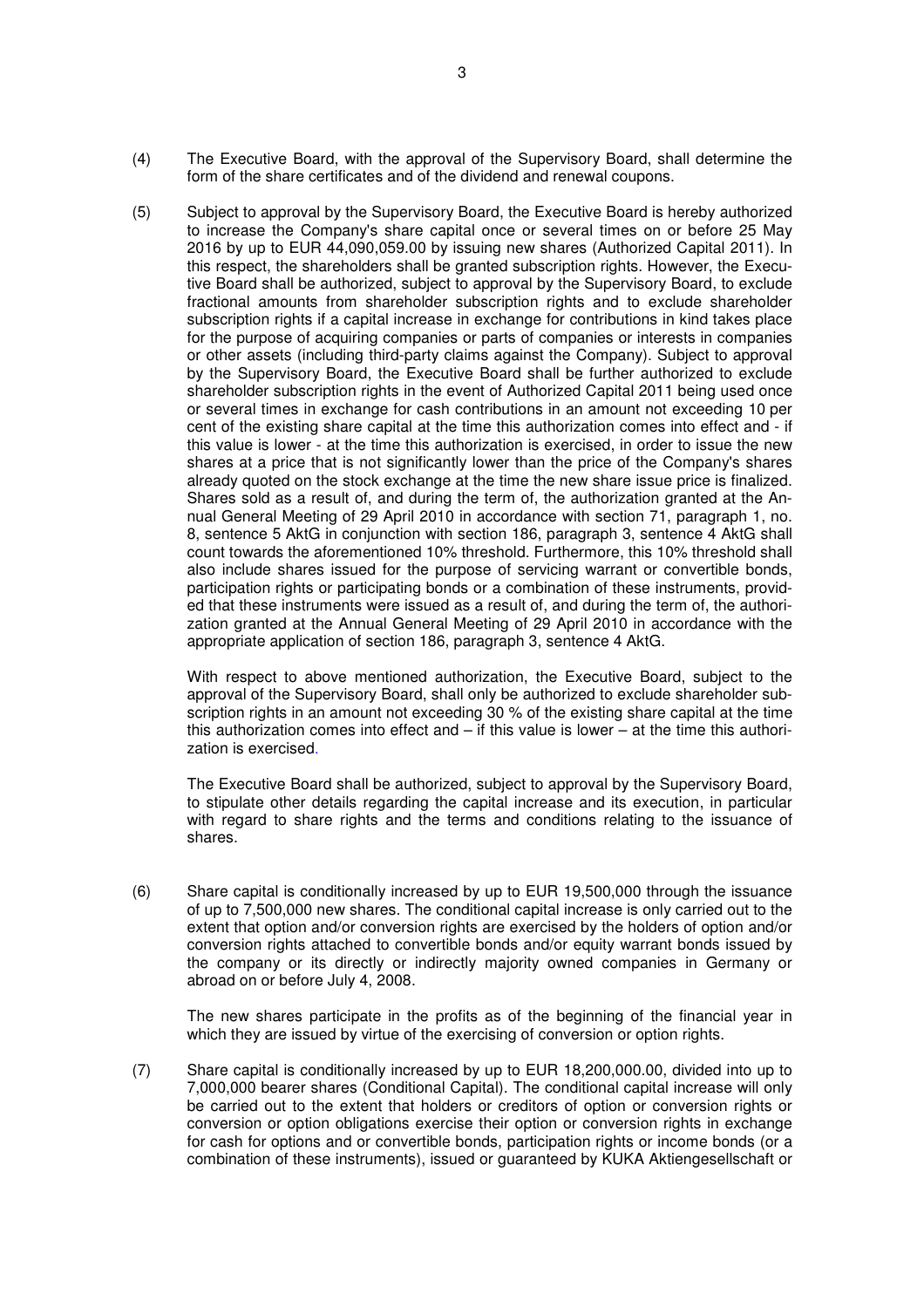a dependent Group company of KUKA Aktiengesellschaft as a result of the authorization granted to the Executive Board by shareholders at the Annual General Meeting of April 29, 2010 until April 28, 2015, or, to the extent they were obliged to exercise their conversion or option rights, fulfill their conversion or option obligations, or to the extent that KUKA Aktiengesellschaft exercises its option to wholly or partially grant shares of KUKA Aktiengesellschaft instead of paying the monies due, provided no cash settlement or treasury shares or shares of another listed company are used to service the bonds. Furthermore, new shares are issued according to the conditions of the aforementioned authorization resolution at the option or conversion price to be determined respectively. The new shares participate in the profits as of the beginning of the financial year in which they are issued. The Executive Board is authorized, subject to approval by the Supervisory Board, to define the further details of execution of the conditional capital increase.

# C. CONSTITUTION AND MANAGEMENT OF THE COMPANY

## ARTICLE 5 - CORPORATE BODIES

The company's corporate bodies are:

- 1. The Executive Board
- 2. The Supervisory Board,
- 3. The Annual General Meeting of Shareholders

#### I. EXECUTIVE BOARD

# ARTICLE 6 - COMPOSITION OF THE EXECUTIVE BOARD

- (1) The Executive Board shall comprise at least two persons. It is permissible to appoint deputy members of the Executive Board who have the same rights as the regular members of the Executive Board with regard to the representation of the company vis-à-vis third parties.
- (2) The determination of the number of members and the appointment of the regular and deputy members of the Executive Board, the conclusion of the employment contracts and the revocation of the appointment are made by the Supervisory Board, as is the appointment of a member of the Executive Board as Chairman of the Executive Board and, as the case may be, of other members of the Executive Board as Deputy Chairmen of the Executive Board.

#### ARTICLE 7 - RULES OF PROCEDURE AND RESOLUTIONS OF THE EXECUTIVE BOARD

(1) The Executive Board unanimously lays down rules of procedure for itself and provides for the allocation of responsibilities taking into account the employment contracts of the members of the Executive Board.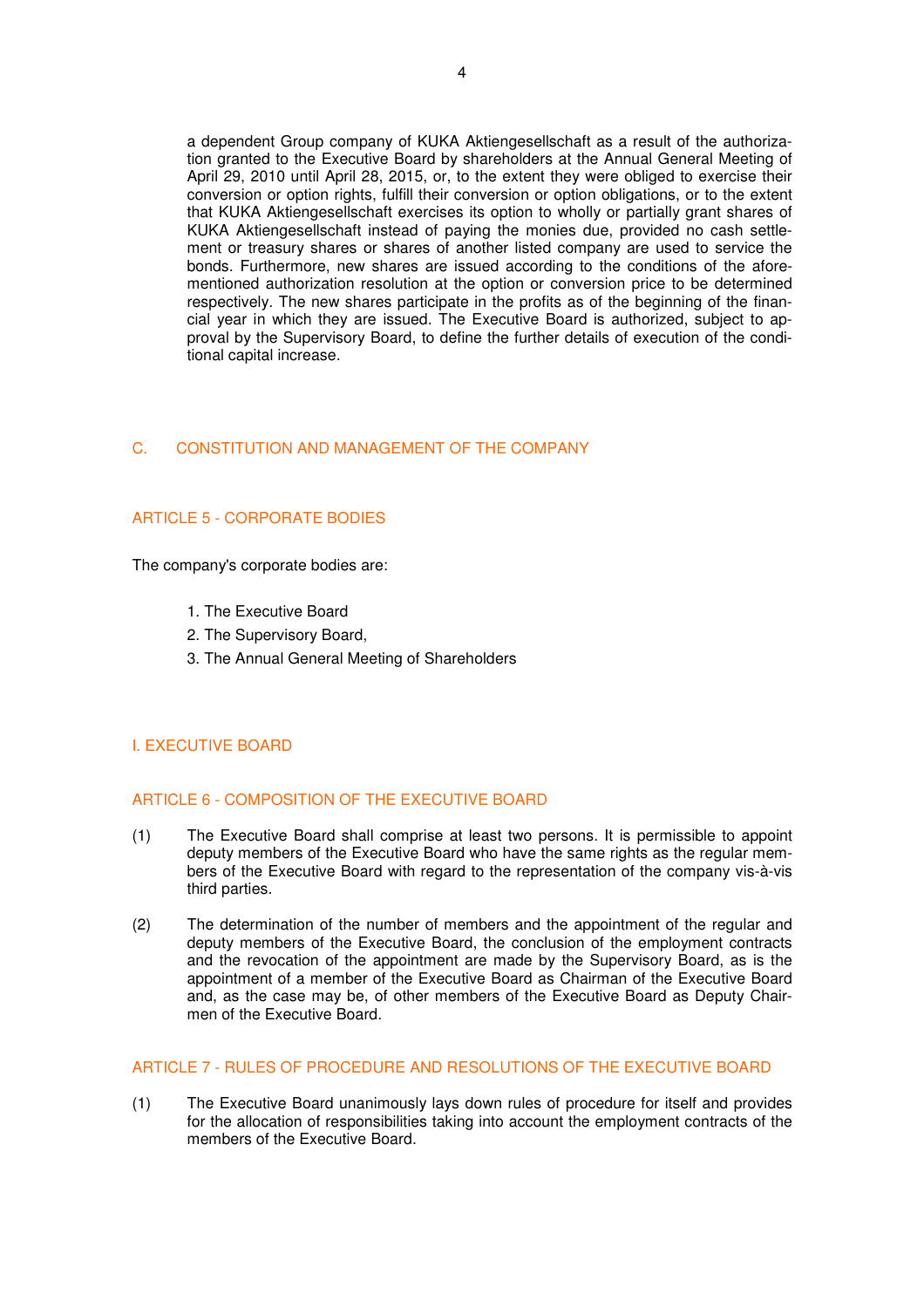(2) The resolutions of the Executive Board shall be adopted with majority of the votes cast. In the case of a parity of votes, the vote of the Chairman of the Executive Board, if he is unavailable the vote of the Deputy Chairman of the Executive Board, if applicable, shall be decisive. If several Deputy Chairmen of the Executive Board have been appointed, it shall first be the vote of the First Deputy Chairman and, if he is unavailable, the vote of the Second Deputy Chairman of the Executive Board which is decisive.

## ARTICLE 8 - LEGAL REPRESENTATION OF THE COMPANY

The company shall be legally represented by two Executive Board members or by one Executive Board member jointly with an authorized signatory (Prokurist).

## ARTICLE 9 - RESTRICTION OF THE MANAGEMENT AUTHORITY OF THE EXECUTIVE BOARD

The Executive Board is under an obligation toward the company to observe the restrictions which have been determined by the Articles of Incorporation or the Supervisory Board in respect of the scope of the authority for the management of the company or which result from a resolution of the Annual General Meeting of Shareholders pursuant to Section 119 AktG.

## II. SUPERVISORY BOARD

## ARTICLE 10 - COMPOSITION OF THE SUPERVISORY BOARD

- (1) The Supervisory Board shall comprise twelve members, namely six members who are appointed by the Annual General Meeting and six members who are appointed in accordance with the Co-Determination Act (Mitbestimmungsgesetz).
- (2) Provided the Annual General Meeting at the election does not stipulate a shorter term for individual members to be appointed by it or for the entire Supervisory Board, the members of the Supervisory Board are appointed for a term until the close of the General Meeting which resolves on the ratification of actions for the fourth financial year after the term of office commenced. The financial year in which the term of office commences is not included.
- (3) Substitute members may be appointed for the Supervisory Board members of the shareholders who replace Supervisory Board members of the shareholders retiring early from the Board in an order stipulated at the time of their appointment.
- (4) If a Supervisory Board member is appointed to replace a retiring member, then his term of office shall last for the remainder of the term of office of the retiring member. If a substitute member replaces the retiring member, then his term of office shall expire at the close of the Annual General Meeting in which a new election takes place, however, at the latest upon expiry of the term of office of the retiring Supervisory Board member. The appointment of substitute members of the employees' representatives on the Supervisory Board is governed by the Co-Determination Act.
- (5) Every member of the Supervisory Board shall be entitled to resign from office at any time without giving reasons therefor.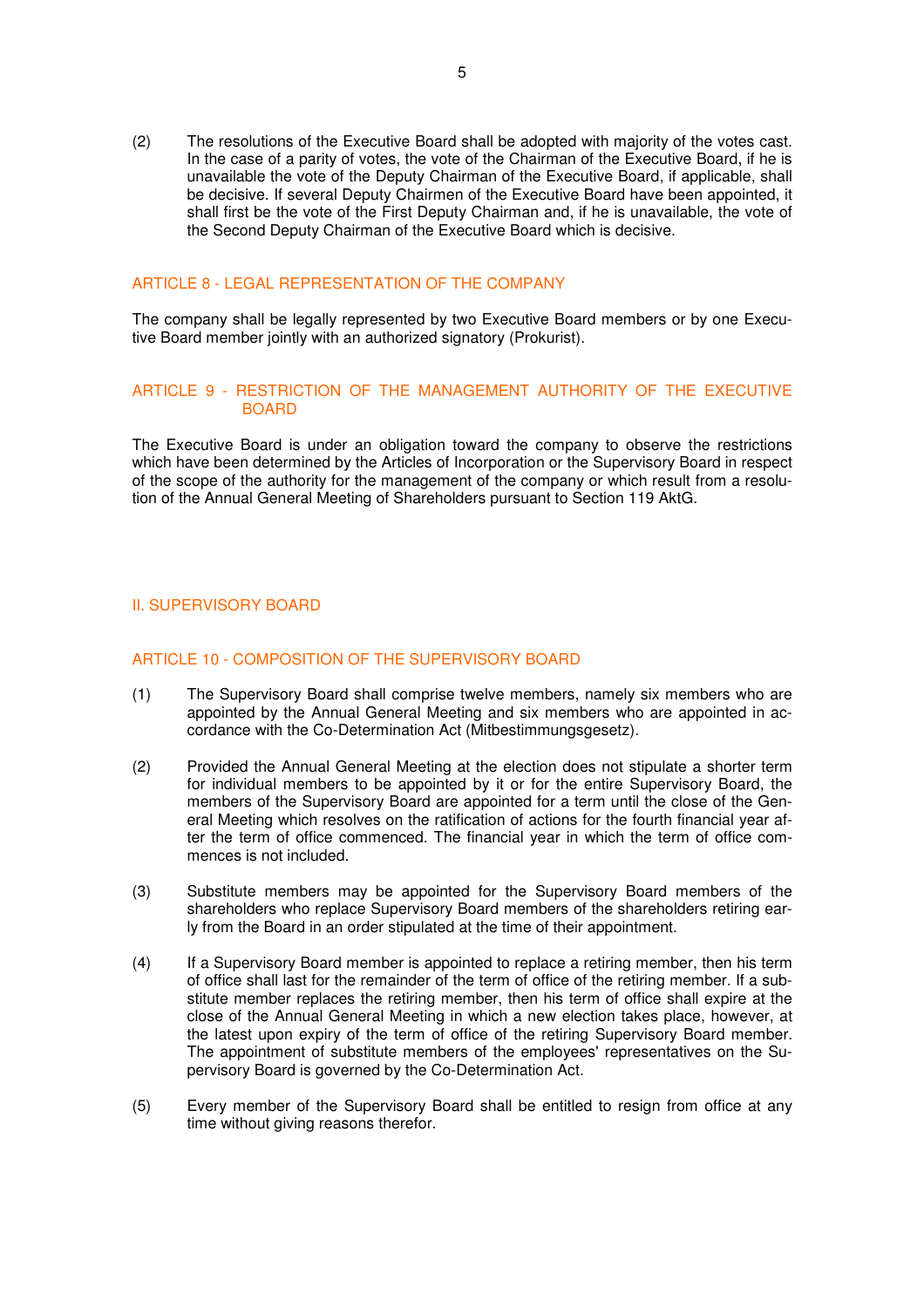## ARTICLE 11 - RESPONSIBILITIES AND RIGHTS OF THE SUPERVISORY BOARD

- (1) The Supervisory Board shall have all responsibilities and rights which are assigned to it by statutory law, the Articles of Incorporation or in any other way.
- (2) The Supervisory Board is entitled to convene the Annual General Meeting.
- (3) The Supervisory Board is authorized to make amendments to the Articles of Incorporation which only concern their wording.
- (4) The Executive Board shall require the consent of the Supervisory Board for all kinds of transactions which are subject to the consent of the Supervisory Board according to statutory law or the Articles of Incorporation or pursuant to a resolution of the Supervisory Board.
- (5) The Executive Board shall report to the Supervisory Board continuously to the extent defined by statutory law. In addition, the Supervisory Board may at any time request a report about affairs of the company, about its legal and business relationships with affiliated companies and about business transactions at these companies which could have a significant impact on the situation of the company.
- (6) The Supervisory Board is entitled at any time to monitor the entire business administration by the Executive Board and, in this regard, to inspect all books and records of the company and examine its assets.

#### ARTICLE 12 - CHAIRMAN OF THE SUPERVISORY BOARD

- (1) The Supervisory Board elects a Chairman and at least one Deputy Chairman from among its members. The election is made, in each case, for the term of office of these appointed Supervisory Board members. If one of the latter ceases to be a member of the Supervisory Board during his term of office, a new election to replace such a member shall be held without undue delay.
- (2) If the Chairman and his Deputies are unavailable to fulfill their responsibilities, the oldest member of the Supervisory Board in terms of age shall assume these responsibilities for the time of unavailability.

#### ARTICLE 13 - DECLARATIONS OF INTENT OF THE SUPERVISORY BOARD

- (1) Declarations of intent of the Supervisory Board and its committees are made on behalf of the Supervisory Board by the Chairman or, if he is unavailable, by his Deputies.
- (2) The Chairman or, if he is unavailable, his Deputies are the permanent representative of the Supervisory Board vis-à-vis third parties, particularly vis-à-vis courts and public authorities as well as vis-à-vis the Executive Board.

## ARTICLE 14 - RULES OF PROCEDURE, COMMITTEES, ADVISORY COUNCILS

- (1) The Supervisory Board lays down rules of procedures for itself.
- (2) The Supervisory Board forms a committee according to Section 27 para. 3 Co-Determination Act. The Supervisory Board may form other committees from among its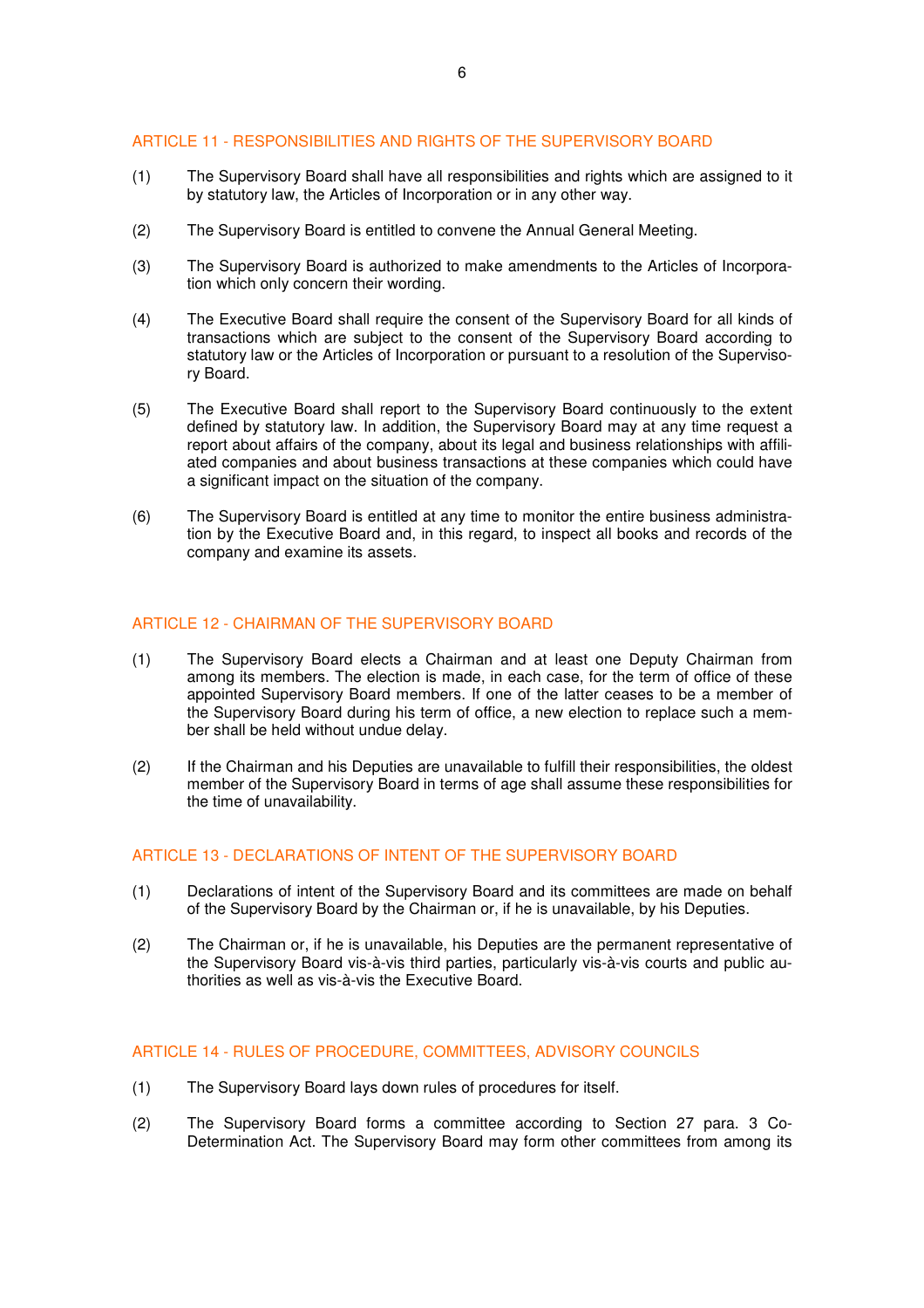members and determine their responsibilities and rights. To the extent legally permissible, the authority to take decisions may also be transferred to the committees.

- (3) If the Chairman of the Supervisory Board is a member of a committee which is composed of the same number of Supervisory Board members of the shareholders and employees and if a voting in the committee results in a parity of votes, then at a new ballot concerning the same matter the Chairman shall have two votes if the new ballot also results in a parity of votes. Section 108 para. 3 AktG shall apply also to the casting of the second vote.
- (4) The Supervisory Board and the committees may use the assistance of experts for the fulfillment of their duties. They may invite experts and informants to their meetings.
- (5) To the extent legally permissible, the provision in Article 13 para. 2 of the Articles of Incorporation shall apply accordingly to committees.
- (6) For specific purposes, the Supervisory Board may establish advisory councils whose members do not have to belong to the Supervisory Board. It may lay down rules of procedures for such advisory councils and, if applicable, determine the remuneration of their members.

#### ARTICLE 15 - MEETINGS OF THE SUPERVISORY BOARD, RESOLUTIONS

- (1) Supervisory Board meetings shall be convened by the chairman or, in the event of his absence, his deputy. Such convening may be effected in writing, by telephone, by telefax or by use of any other customary forms of communication (e.g. email). The invitation shall be given in compliance with a notice period of two weeks and shall include all the individual items on the agenda. In urgent cases, this notice period for convening meetings may be shortened.
- (2) The Chairman of the Supervisory Board may postpone a convened meeting for important reasons.
- (3) The Chairman of the Supervisory Board or, if he is unavailable, his Deputies shall have the chair.
- (4) The Supervisory Board shall constitute a quorum if all members have been invited under their last known address and if at least half of the total number of members of which it comprises participate in the passing of a resolution. The passing of a resolution on an item on the agenda which was not included in the invitation is only permissible if no member of the Supervisory Board present objects to the passing of the resolution and at least two thirds of the members are present.
- (5) Resolutions of the Supervisory Board shall be adopted by simple majority of the votes cast unless required otherwise by statutory law. This also applies to elections. The form of voting is determined by the Chairman. If, however, a member of the Supervisory Board applies for a secret vote, then the voting shall be in secret.
- (6) If a vote results in a parity of votes, a new discussion shall only take place if the majority of the Supervisory Board so resolves. Otherwise, a new vote shall take place without undue delay. If this new vote on the same issue also results in a parity of votes, the Chairman of the Supervisory Board shall have two votes.
- (7) An absent Supervisory Board member may have his written vote delivered by another Supervisory Board member. This also applies to the submission of the second vote of the Chairman of the Supervisory Board.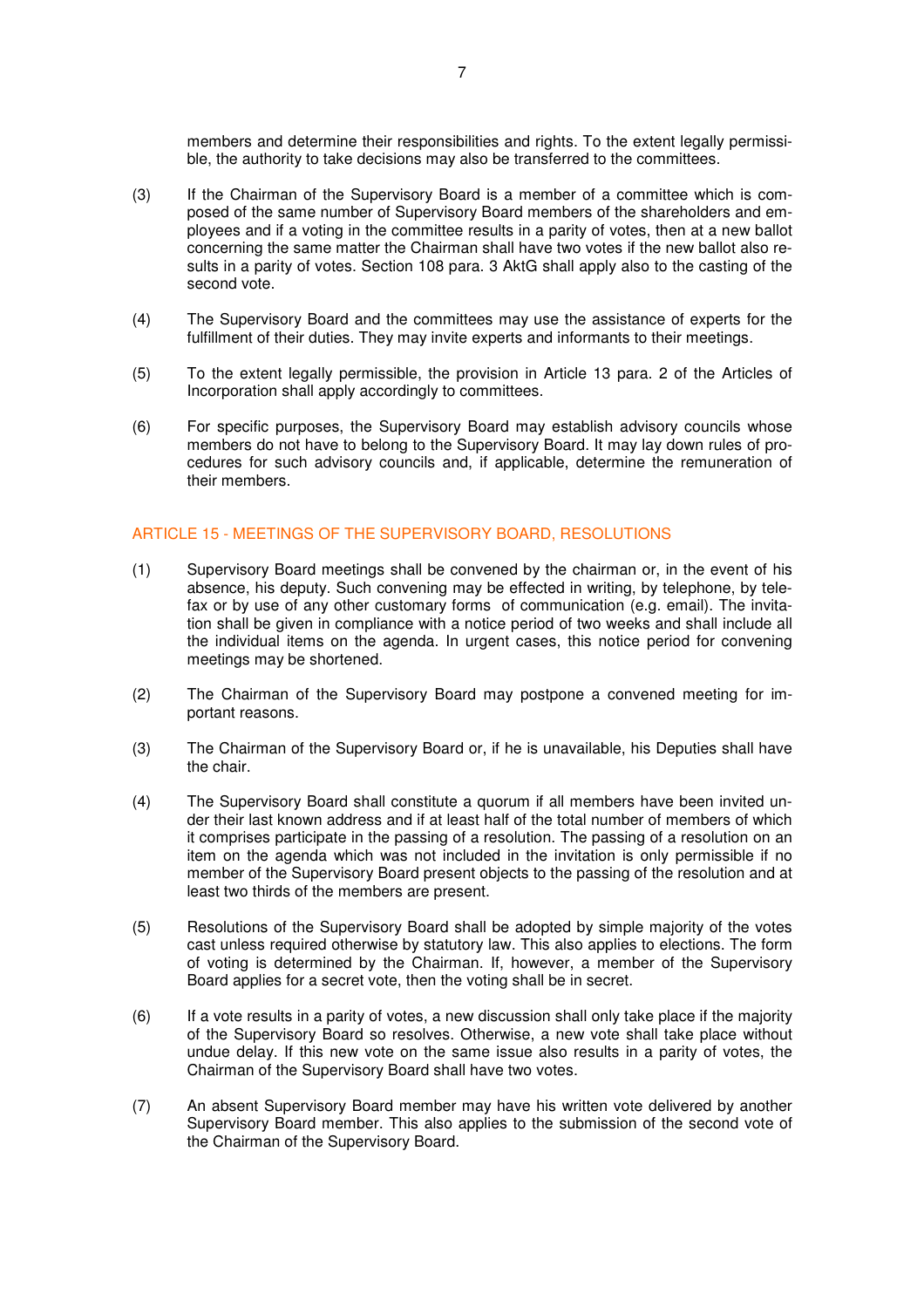- (8) If no equal numbers of shareholder representatives and of employee representatives on the Supervisory Board take part in the passing of a resolution, the voting about a subject of discussion is, upon motion of at least two Supervisory Board members, to be postponed for a maximum of four weeks. A renewed postponement of the same subject of discussion is not permissible.
- (9) In exceptional individual cases, resolutions may be passed in writing, by telephone, by telefax or by use of any other customary forms of communication (e.g. email), or individual members of the Supervisory Board may take part in meetings by using customary forms of communication.
- (10) The invalidity of a resolution of the Supervisory Board may only be asserted by means of a lawsuit lodged within one month after knowledge was obtained of the resolution.

## ARTICLE 16 - MINUTES

Minutes shall be made regarding all meetings of the Supervisory Board and all resolutions passed by the Supervisory Board and shall be signed by the chairman who presided over the respective meeting or over the respective resolution passed. This shall apply correspondingly to meetings of the respective committees of the Supervisory Board.

## ARTICLE 17 - REMUNERATION OF THE SUPERVISORY BOARD

- (1) Each Supervisory Board member shall receive a fixed remuneration in addition to the reimbursement of his expenses. This fixed remuneration amounts to EUR 30,000.00. It is payable after the conclusion of the financial year.
- (2) The Chairman of the Supervisory board shall receive four times the remuneration; Deputies of the Chairman shall receive twice the amount. For the chairmanship of the Annual General Meeting in the case of Article 21 para. 1 sentence 2 and para. 2 of the Articles of Incorporation and also for the membership in one or several committees which are established not only on a temporary basis, the Supervisory Board members shall receive an additional remuneration in the amount of the annual remuneration pursuant to para. 1; the Chairman of a committee shall receive a maximum of one and a half times of the annual remuneration even if he is the Chairman of more than one committee or a member in a committee. Sentence 2 shall not apply with regard to the committee pursuant to Section 27 para. 3 Co-Determination Act.
- (3) The members of the Supervisory Board shall be reimbursed for all their reasonable costs and expenses in connection with taking part in meetings of the Supervisory Board and/or its committees or shall be granted a flat-rate expenses allowance amounting to EUR 450.00.
- 4) Additionally, the Company shall reimburse the Supervisory Board members for any value-added tax applied to their remuneration and to the reimbursement of their costs and expenses.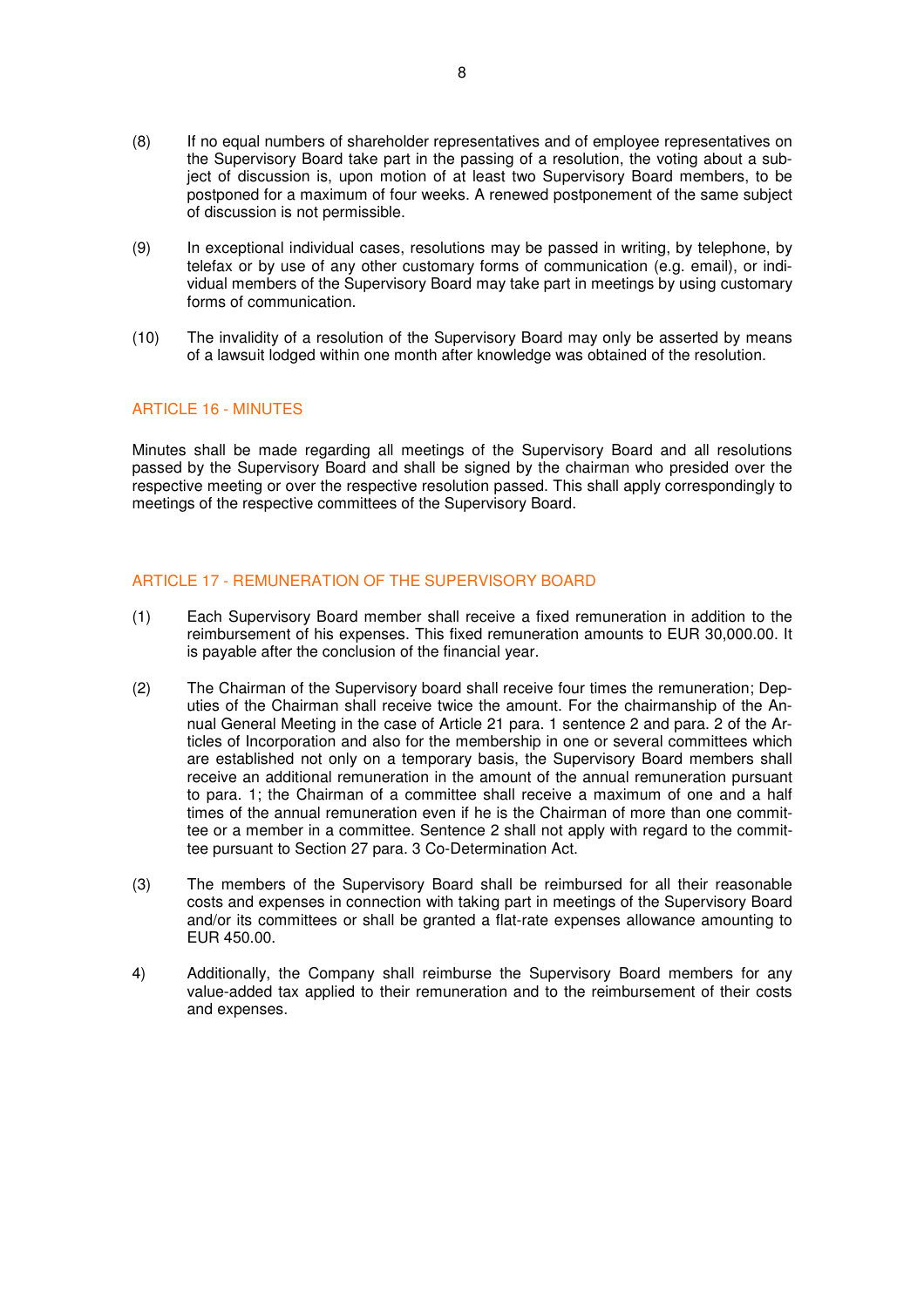## III. ANNUAL GENERAL MEETING OF SHAREHOLDERS

## ARTICLE 18 - CONVENING THE ANNUAL GENERAL MEETING

- (1) The Annual General Meeting shall be held at the registered office of the company, at the registered office of a branch or subsidiary of the company or at the place of a German stock exchange in the Federal Republic of Germany. In case that difficulties are encountered with regard to the holding of the Annual General Meeting at these venues, the Executive Board or the Supervisory Board may convene the General Meeting at a different venue. The venue of the Annual General Meeting is to be stated in the invitation.
- (2) The Annual General Meeting is to be convened by the Executive Board or the Supervisory Board.
- (3) The Ordinary Annual General Meeting of Shareholders shall be held within the first eight months of every financial year. Extraordinary General Meetings may be convened as often as it is deemed necessary in the interest of the company.
- (4) The Annual General Meeting shall be called in accordance with the legally required deadline.

## ARTICLE 19 - ANNUAL GENERAL MEETING REGISTRATION, PROOF OF ELIGIBILITY

- (1) Only shareholders who register in advance are entitled to participate in the Annual General Meeting and exercise their voting rights. The registration must be received by the company in text form at the address provided in the notice of meeting at least six days prior to the day of the meeting. In the event the Executive Board calls the meeting, it is authorized to stipulate a shorter deadline measured in days. In the event the Supervisory Board calls the meeting, it is also authorized to stipulate a shorter deadline measured in days. The day of the meeting and the day of receipt of the registration shall not be included when calculating the number of days to the deadline.
- (2) Furthermore, in order to be eligible to participate in the Annual General Meeting and exercise their voting rights, the respective shareholders of the company must provide proof of their shareholdings by way of a special confirmation in text form in English or German provided by the financial institution holding the shareholders' certificates. Such proof of eligibility shall refer to the twenty-first day before the meeting. The proof of eligibility must be received by the company at the address provided in the notice of meeting at least six days prior to the meeting. In the event the Executive Board calls the meeting, it is authorized to stipulate a shorter deadline measured in days. In the event the Supervisory Board calls the meeting, it is also authorized to stipulate a shorter deadline measured in days. The day of the meeting and the day of receipt of the proof of eligibility shall not be included when calculating the number of days to the deadline. For the purpose of attendance at the Annual General Meeting and the exercise of voting rights, only those who have provided such proof shall be deemed shareholders of the Company.

# ARTICLE 20 - VOTING RIGHTS

- (1) Each share grants one vote.
- (2) The voting right may be exercised through proxies. The power of attorney, its cancellation and proof of the authorization vis-à-vis the company must be in text form.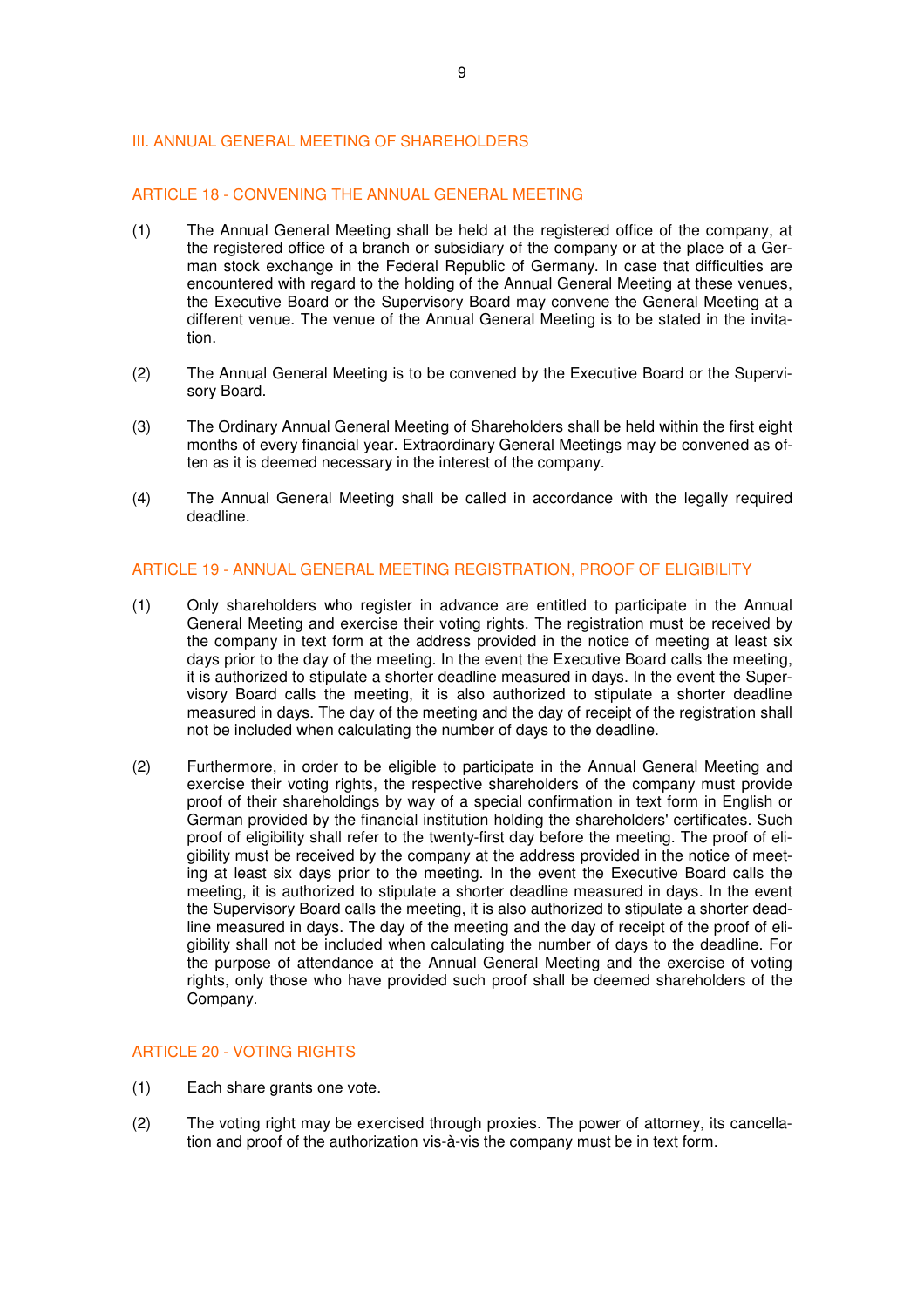(3) As long as share certificates have not been issued, the requirements for exercising the voting rights by the shareholders at the Annual General Meeting shall be defined in the invitation to the Annual General Meeting.

# ARTICLE 21 - CHAIRMANSHIP AT THE ANNUAL GENERAL MEETING

- (1) The Chairman of the Supervisory Board shall chair the Annual General Meeting. In case he is unavailable, he shall determine another Supervisory Board member who assumes this task.
- (2) If the Chairman is unavailable and has not appointed another person as his Deputy, the Annual General Meeting shall be chaired by a Supervisory Board member elected by the shareholder representatives on the Supervisory Board.
- (3) The Chairman shall chair the discussions and determine the order of the items to be discussed as well as the manner of voting. The result of the voting can be established in accordance with the subtraction method by way of subtracting the yes or no votes and abstentions from the total number of votes to which the eligible shareholders are entitled.

## ARTICLE 22 - RESOLUTIONS OF THE ANNUAL GENERAL MEETING

- (1) The resolutions of the Annual General Meeting shall require the simple majority of the votes cast unless required otherwise by mandatory statutory law. Where statutory law requires a majority of the subscribed capital represented at the passing of the resolution, the simple majority of the subscribed capital represented shall be sufficient, unless a larger majority is stipulated by mandatory statutory law.
- (2) If the voting results in a parity of votes, with the exception of elections, a motion shall be deemed rejected.
- (3) In the event that in an election the simple majority of votes cast is not achieved in the first ballot, a second ballot shall take place between the two persons who have received the highest number of votes. In the case of an equal number of votes in the second ballot, the decision shall be made by drawing lots.

#### ARTICLE 23 - MINUTES OF THE ANNUAL GENERAL MEETING

- (1) With regard to the discussions at the Annual General Meeting, minutes shall be recorded by a notary public which shall be signed by the notary and the Chairman.
- (2) The minutes, to which the evidentiary documents relating to the convening of the Annual General Meeting shall be enclosed as attachment if they are not recorded with their content in the minutes, shall have full evidentiary force both among the shareholders and in relation to their proxies.
- (3) The powers of attorney do not have to be attached to the minutes.